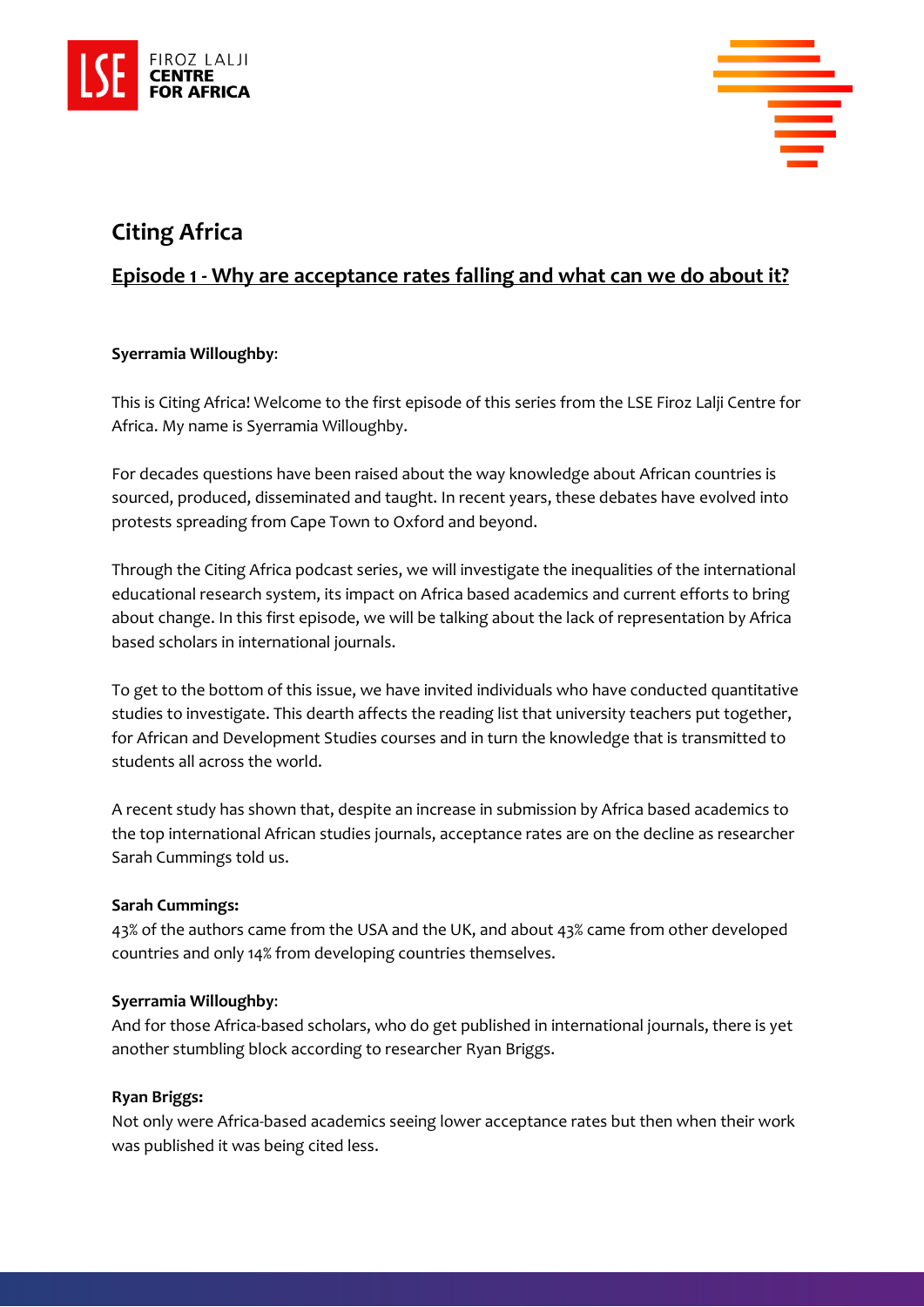



#### **Syerramia Willoughby**:

And publisher Elizabeth Walker has definite ideas on how we can change the current state of schools.

#### **Elizabeth Walker:**

We just need more integrated conversations with African voices, voices from the global science, and to think about different ways, tangible ways, that we can move away from this sort of western model.

#### **Syerramia Willoughby**:

The starting point of this series is to investigate why acceptance rates for Africa based academics in top international journals are falling, and what can be done to reverse that trend.

In recent years, there have been a number of studies investigating this. Sarah Cummings a social entrepreneur and a researcher, focusing on the role of knowledge in International Development, is one person who has been looking into this.

She has been investigating how many academics from developing countries feature authors in ten well known International Development Studies journals from 2012 to 2014.

#### **Sarah Cummings:**

What I found was really, I mean my view is quite shocking really, I think. Particularly in the field of development studies which really focused on development.

I found 43% of the authors came from the USA and the UK, and about 43% came from other developed countries and only 14% from developing countries themselves. And for Africa, this was obviously not very many authorships.

There was, for example, the most highly represented South African countries, with South Africa with 52 authorships and this encompass to the USA with 660 and the UK with 550. So you can see there is a huge difference.

# **Syerramia Willoughby**:

Sarah and her co-author Paul Hoebink also investigated the make-up of the editorial board of these same journals.

# **Sarah Cummings:**

The picture was actually even worse from the perspective of responsibility and inclusion in my view. So, I looked in the 10 journals and in total there were 329 editorial board members and 62% of this were from the USA and the UK; 31% were from other developed countries and only 9% were from the developing countries themselves. So, you had 4 editorial board members from South Africa, 3 from Ghana, 2 from Zimbabwe and 1 from Uganda. And actually, what was even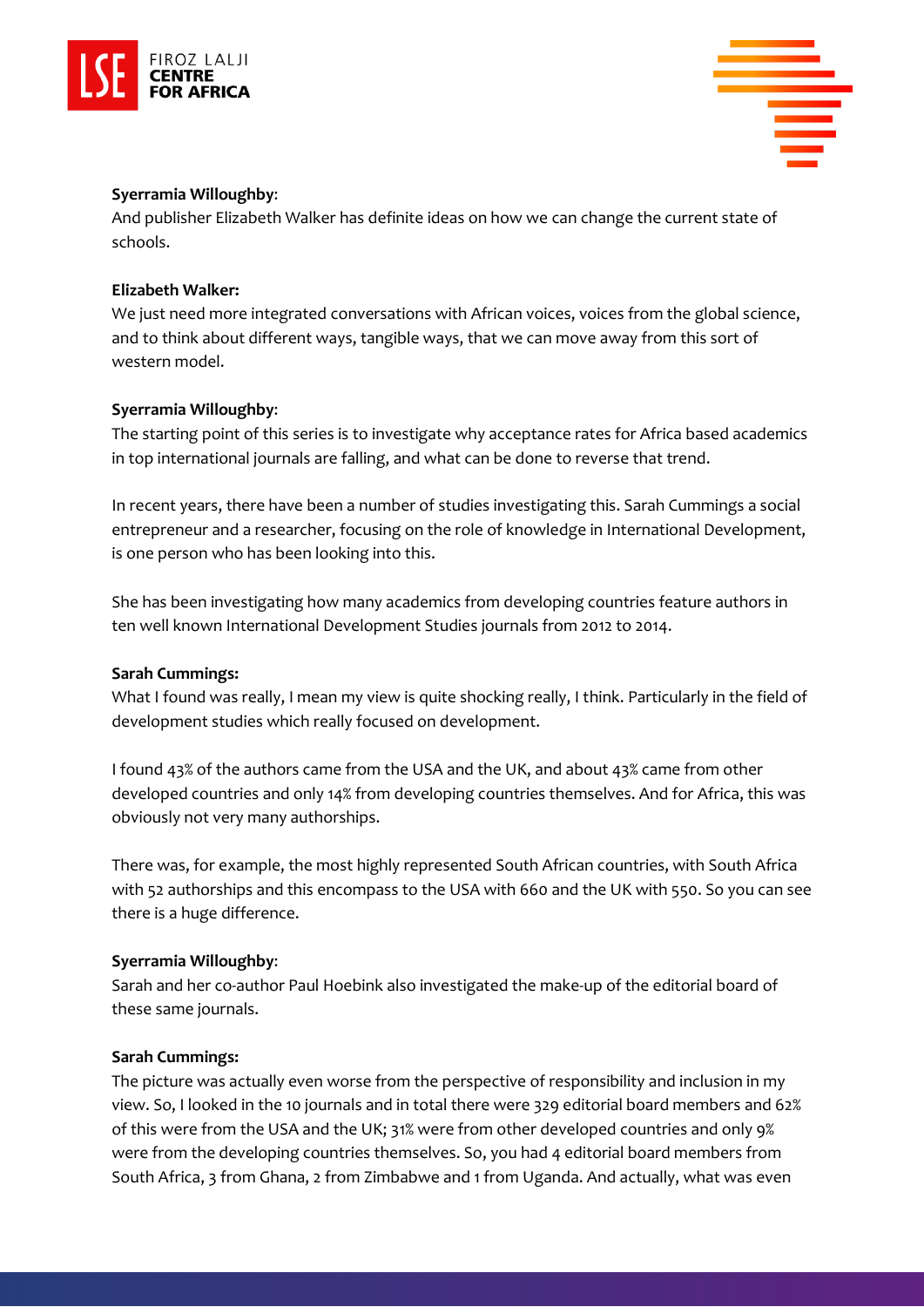



more shocking really from the perspective of diversity and equity, was that 70% of the editorial board members were men.

**Syerramia Willoughby**: There are very stark statistics there from the study conducted by Sarah Cummings and Paul Hoebink.

Our Citing Africa researchers have also been examining the editorial board of leading African and Development Studies journals and they have also found that there are surprisingly low numbers of them, feature scholars based within African countries.

The exceptions were the Agrarian South, based in Zimbabwe and the Journal of Eastern African Literary and Cultural Studies based in Nairobi. Many journals feel the pressure to contribute more to the decolonisation agenda, by transforming the editorial board or increasing the number of Africa based reviewers. However, it has been moving very slowly. Let's hear now from Ryan Briggs, an assistant professor of the University of Guelph in Canada. Along with Scott Weathers he looks into how authorships for women and Africa-based authors in two African Studies journals changed over a period of 20 years from 1993 to 2013.

#### **Ryan Briggs:**

To start with the positive, we start seeing women in these two journals rise from about 15 % to 20% in the early 90s, to around half by 2013.

One negative news is over the same time period, the share of Africa-based academics publishing in these journals, fell from about 25% to 15%. You know this could be happening because of declining submission rates, you know it's possible that people just were sending their work elsewhere, or it could be declining acceptance rates. It's fairly difficult to test this, because it is not common to get data on article submissions, that includes like the institutions. But the Journal of Modern African Studies admirably tracks this data and they shared it.

From the period 1997 until 2012, the share of all submissions to JMAS by Africa based scholars grew from about 30% to about 40%. And so, if that results, generalises if that the same case for African Affairs or other journals, then this is fairly strong evidence that the decline in articles being published by Africa-based scholars is not happening because these scholars are trying to publish elsewhere, it's happening because acceptance rates are really low and falling.

# **Syerramia Willoughby**:

So, is this phenomenon unique to the social sciences, or is there a similar trend in the fields of science and engineering? Sarah Cummings can shed some lights on this.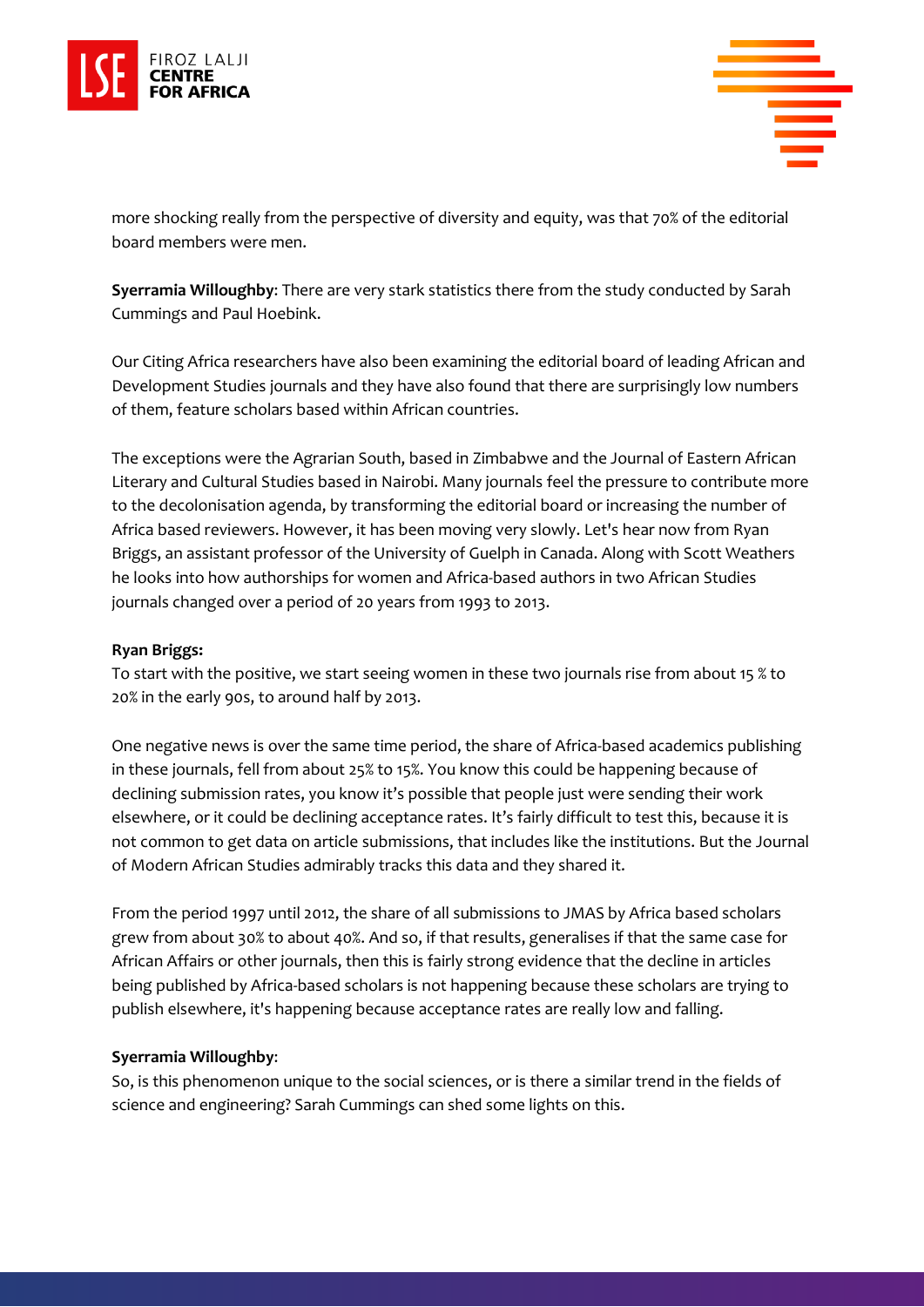



#### **Sarah Cummings:**

There was a paper by Dahdouh-Guebas and some colleagues from 2013 and he was looking at almost 3,000 articles from the current context database which were based on search in 48 developing countries.

And what he found was that actually 70% of these papers focusing on 48 developing countries didn't have authors from the country itself. And what was really interesting I think was that the life sciences were doing really a lot better than the social sciences where in which it would include political sciences. And this was a bit of conundrum to them and, actually, there are a couple of things they mentioned. One of them is they did a questionnaire survey of the social sciences, and all of the social sciences were talking about their research of these developing countries, these Development Corporations, so they saw it as contributing to development. And another interesting fact is that they reached the conclusion that the situation in the life sciences and in particularly health was a lot better because there was a formal collaboration between institutions. But also, there's a board of medical editors who are really concerned with these issues.

#### **Syerramia Willoughby**:

Routledge Taylor & Francis is one of the world's leading publishers of scholarly books and journals. I spoke to Elizabeth Walker, publisher of the African Studies portfolio at the company. She has been finding out whether the results of the studies, conducted by Sarah Cummings and Ryan Briggs, match what is going on within the Routledge Taylor and Francis table of journals.

#### **Elizabeth Walker:**

What we see from the Routledge Taylor & Francis data is a little bit of a mixed picture. To a certain extent yes and the data does corroborate what we have heard from Sarah and Ryan. However, there are some journals within our African Studies portfolio which are bucking the trend somewhat. For example, Review of African Political Economy which we publish has seen an increase not only in submissions from the region, but also in acceptances, major revisions and minor revisions. It's not a huge increase, but when looking at the period 2016 to 2018 the increase is about 2%. So, it has gone from 10% to 12%.

# **Syerramia Willoughby**:

However, Elizabeth raised a concern about the scope of these studies.

#### **Elizabeth Walker:**

We do need to take a wider view on this question. And what I mean by that is that I think many of the studies that we see published and which you know we were discussing are looking at journals which are published, and managed, if you like, by editorial teams which are based in the North, so UK, North America and Europe and so on.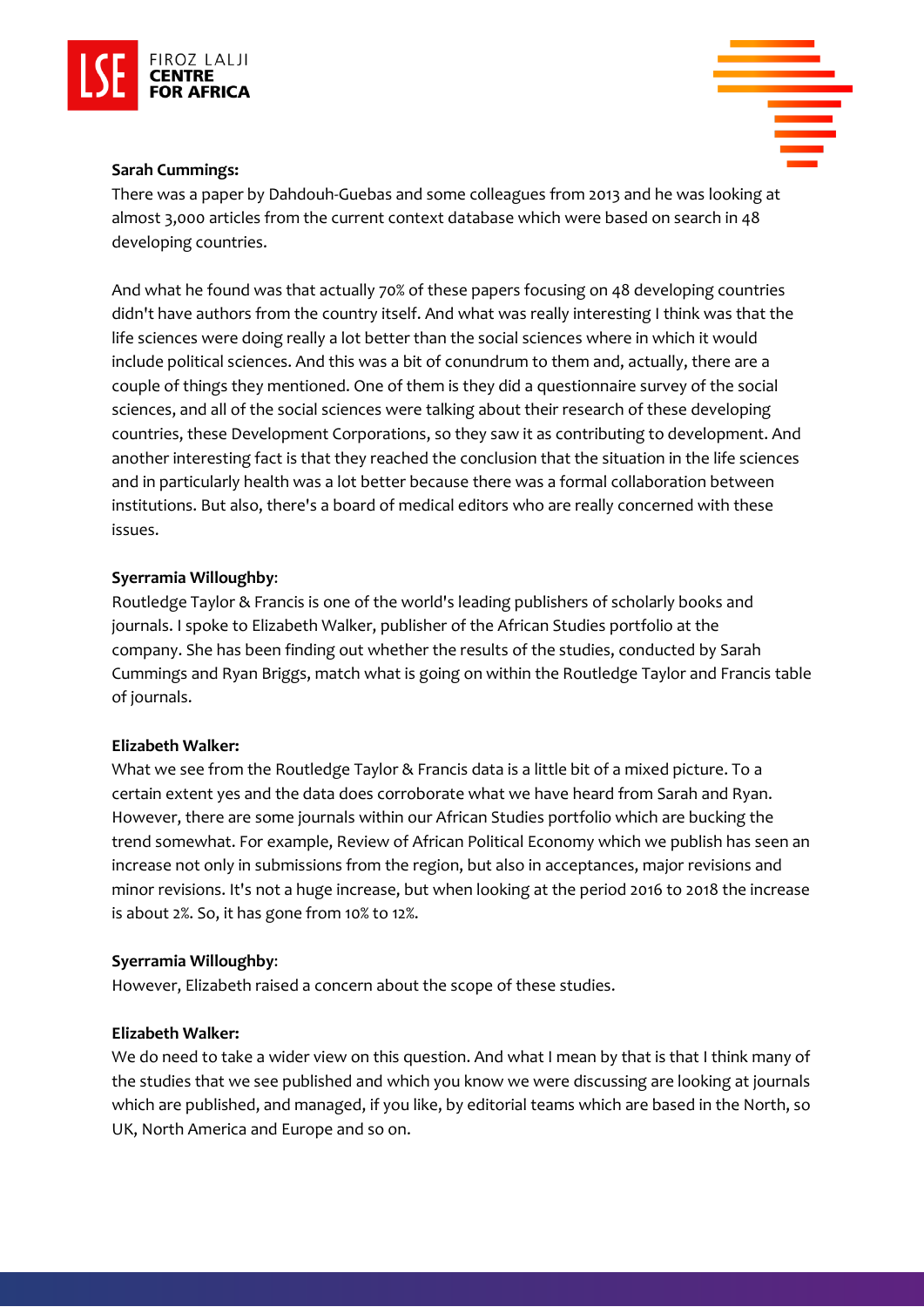

And one of the things that we are aware of within our African Studies team is that it's problematic to think in that way, about which journals are important, and which are the esteemed journals, and you know there's a certain amount to be said about the reality of publishing in academia there. But I think that is a problematic model. I haven't seen very many studies where Africa based, African Studies journals are part of the analysis. And of course, at Routledge we do publish many of those: African Studies for example, the Journal of Contemporary African Studies, Social Dynamics, and we also publish a portfolio of journals based in Africa across a variety of disciplines, so not just African Studies, but other Social Science and humanities disciplines and Scientific Technical Medical disciplines.

I read a very interesting article recently by Peace Medie and Alice Kang in the European Journal of Politics and Gender, it was called power "Knowledge and the Politics of Gender in the Global South", and I think one of the interesting findings in that article was that Africa based Gender Politics Journals were more inclusive than their northern counterparts. And I think in summary that's really also what we see with the Routledge Taylor & Francis portfolio. Where we have been proactive and working with editorial boards to recruit editorial board members and peerreviewers on the ground, we have seen better results in terms of diversity.

# **Syerramia Willoughby**:

Sarah Cummings.

# **Sarah Cummings:**

We shouldn't stop thinking that the journals based in the Global South are only for researchers from the Global South. Sorry I put that a bit bluntly. And that the Northern journals of Northern scholars, because many of these fields are international fields and we know that lots of the African scholars, also from Ryan's research, are trying to get into these journals too. So, it is a really important issue, and I also think we have to recognize, you know, we have to ask ourselves what is International Development? And International Development or 'development' is not something that people from outside can do to a society. It needs to have the full involvement of local academics too and, one of the things that Dahdouh-Guebas says, the importance of the local academic imagination so this should be key people involved in international publications too.

# **Syerramia Willoughby**:

Elizabeth Walker.

# **Elizabeth Walker:**

I certainly hope that I didn't imply that there was a sort of two-tier system of journal publishing, certainly not amongst the portfolio at Routledge. What I would say is that we are working with our editorial team, both the editors of the journals we publish and the editorial boards, to engage in that conversation to help build that social network, that you were referring to, in terms of running lots of workshops in the region which are a collaborative affair between the publisher, the boards themselves and local scholars.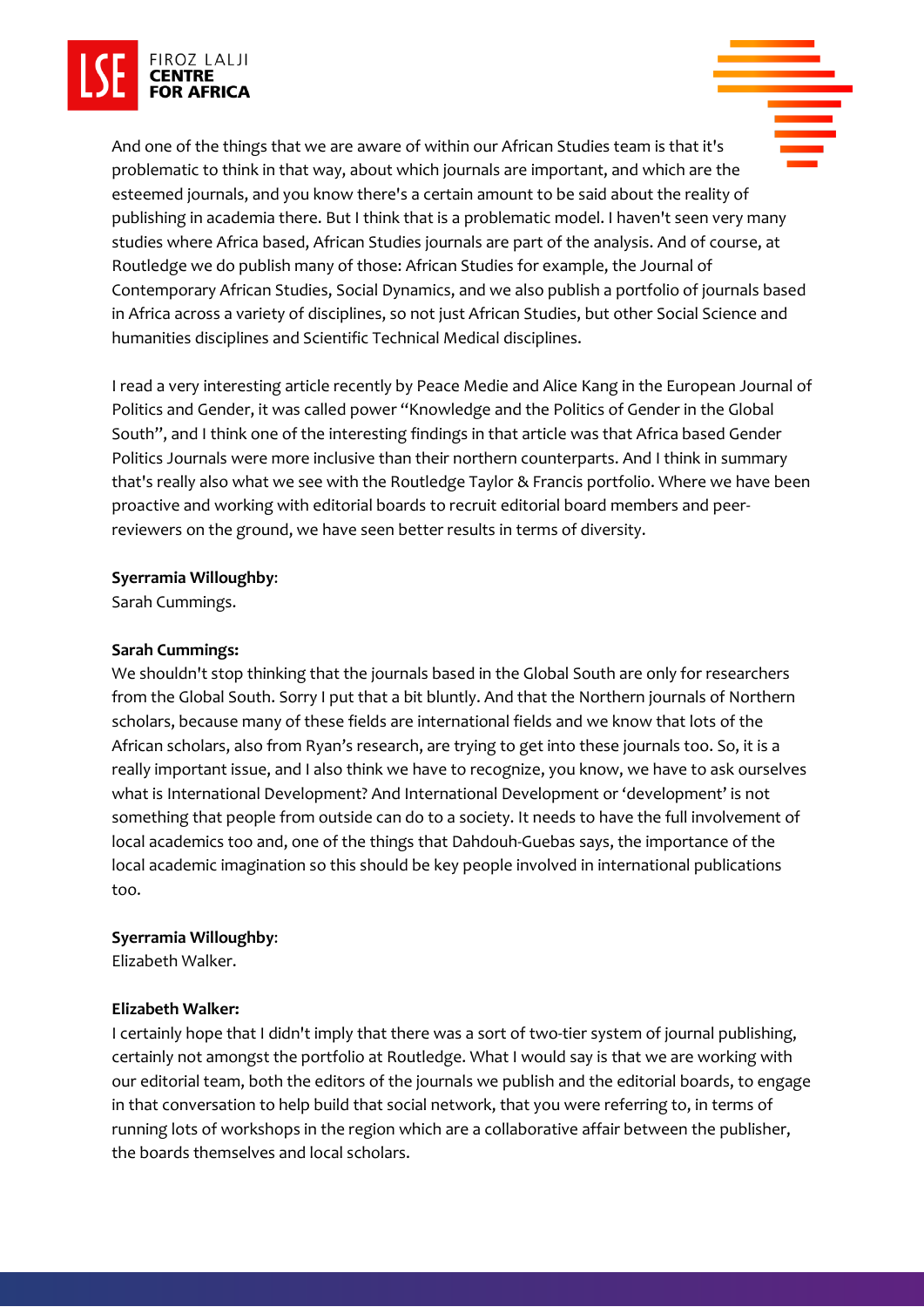



# **Syerramia Willoughby**:

And even when Africa based academics are published in international journals, there is no guarantee that their work is valued as it should be by peers in the Global North. Ryan Briggs explains.

# **Ryan Briggs:**

What we saw in our citation analysis was that not only were Africa based academics seeing lower acceptance rates, but then when their work was published it was being cited less than the work by academics that are based outside of the continent.

It is a little bit tough to know why this is happening. One thing that we tried to do, to understand if authors were writing on different topics, was to look at titles and the words in titles and see if academics that were based in Africa and based outside of Africa were using different title words. And when we did this, we had a really stark result come out and it's that African academics were much more likely than academics based elsewhere to use country names in their titles, right, so specific countries. And a lot of the other words that were unique to that group focused on political parties, so like names of political parties.

And academics based outside of Africa were much more likely to use words that hinted at topics on the economy or governance or conflict. And the most unique word for academics outside of Africa was just Africa, which to us was a little disappointing, darkly humorous, and kind of relates back to that joke that, you know, academics outside of Africa will create titles that go "blablablabla in Africa".

# **Syerramia Willoughby**:

Sarah Cummings.

# **Sarah Cummings:**

Academia is a social network and one of the reasons possibly that the African scholars are not being cited as much is they're not in that network, and that would also explain why they're getting more rejections. So, I mean the idea that academia is based purely on quality, I think, is really something that we'll have to ask ourselves critical questions about. Because, for example, when I get a paper to review when I look at the references, I really roughly

know who's written it when it's in my field. So you know, let's remember it's a social network and … African scholars need to have access not only to these publications, because it's really important for their prestige and for their employment opportunities, but they also need to be part of the social network which is discussing the development of their own countries.

# **Syerramia Willoughby**:

Elizabeth Walker.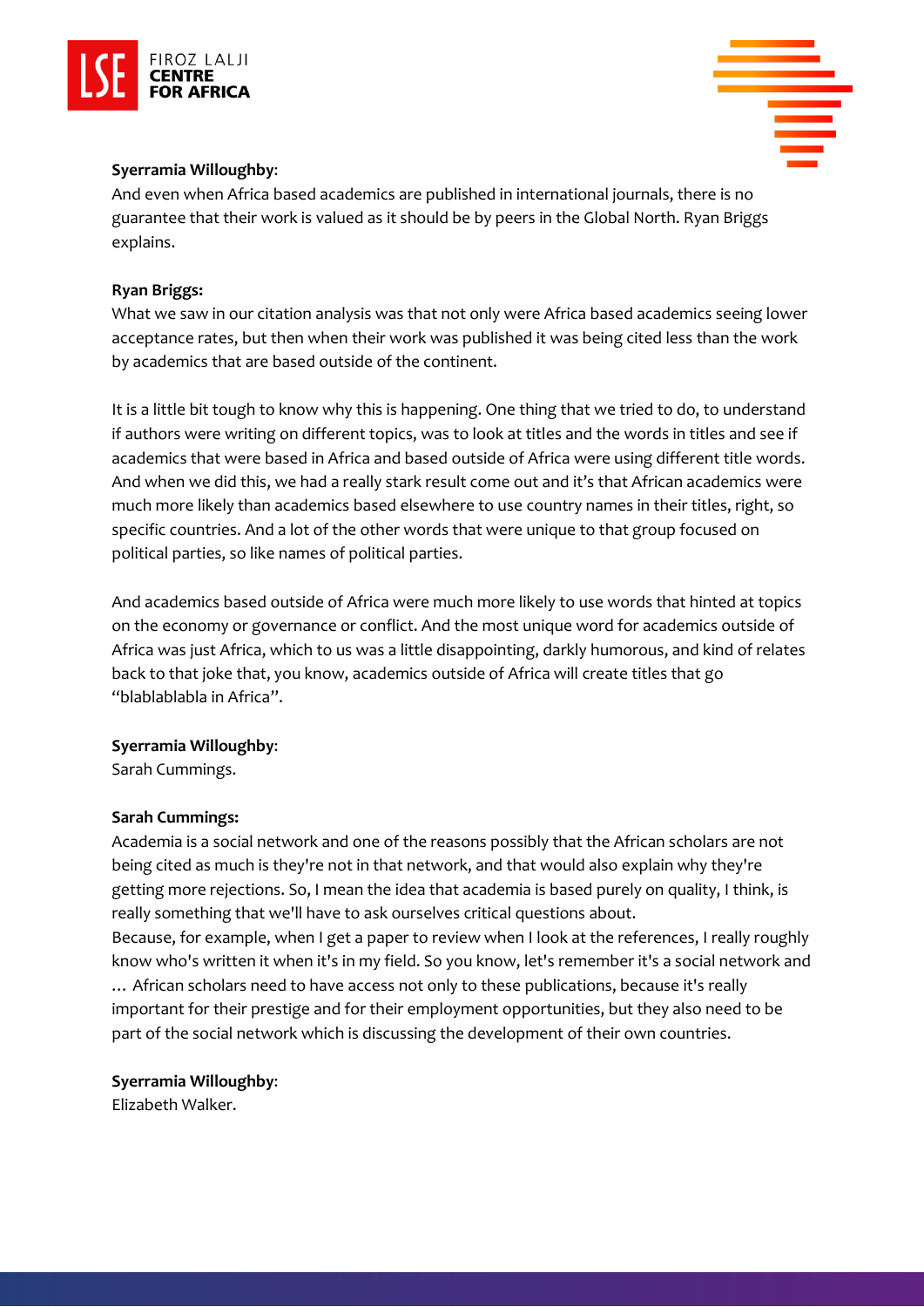

#### **Elizabeth Walker:**

I would agree that I think we need to do some more digging into the data with that, and I did have a quick look at citations to journals in areas studies as a category and with African coauthors. So where there was one or more authors who were based at an African institution that number is rising, but again it's not rising to the extent that I think we would all like to see. So, I think again more digging into that data because I think I'd like to do a comparison between those figures that I have and also to check, you know, because citations to area studies content is increasing generally and to see whether those numbers really are meaningful.

#### **Syerramia Willoughby**:

Through studies conducted by Ryan Breaks, Sarah Cummings and their research colleagues, we have established that there is a decline in acceptance rates, for African based authors in international journals. Even when they do get published, they are cited less by academics from other continents. What impact does this have for academics and the educational system in Africa? Let's hear from Sarah Cummings.

#### **Sarah Cummings:**

It does weaken African Studies and Development Studies as well. And what are the costs? I think if you think that the educational system in Africa, just like in other parts of the world, needs to also have scholars who are involved in research, I think there's a possibility that this is weakened too.

#### **Syerramia Willoughby**:

Elizabeth Walker.

#### **Elizabeth Walker:**

One of the things that we think about quite often is, you know, what sort of signal are we sending to the next generation of researchers both in the North and in Africa or in any other region of the world? And you know it's important to get the right messages to them if they can see that their peers, or their professors, their teachers are publishing in leading journals and they are being cited, that sends a positive message to them about knowledge production, and you know who has the right to be producing knowledge.

#### **Syerramia Willoughby**:

There is more and more awareness of these issues and, as Sarah Cummings told me, efforts are on the way to reverse the decline in acceptance rates among Africa based academics.

#### **Sarah Cummings:**

The European Association for Development Research and Training Institute, which is an important body in Europe for European Development Studies, partly as a reaction to my article which was published in their journal, they have started something called the journal mentoring programme called Jump where they're supporting young southern researchers to write articles for their journal. And the other thing that they are planning on doing is setting up an editor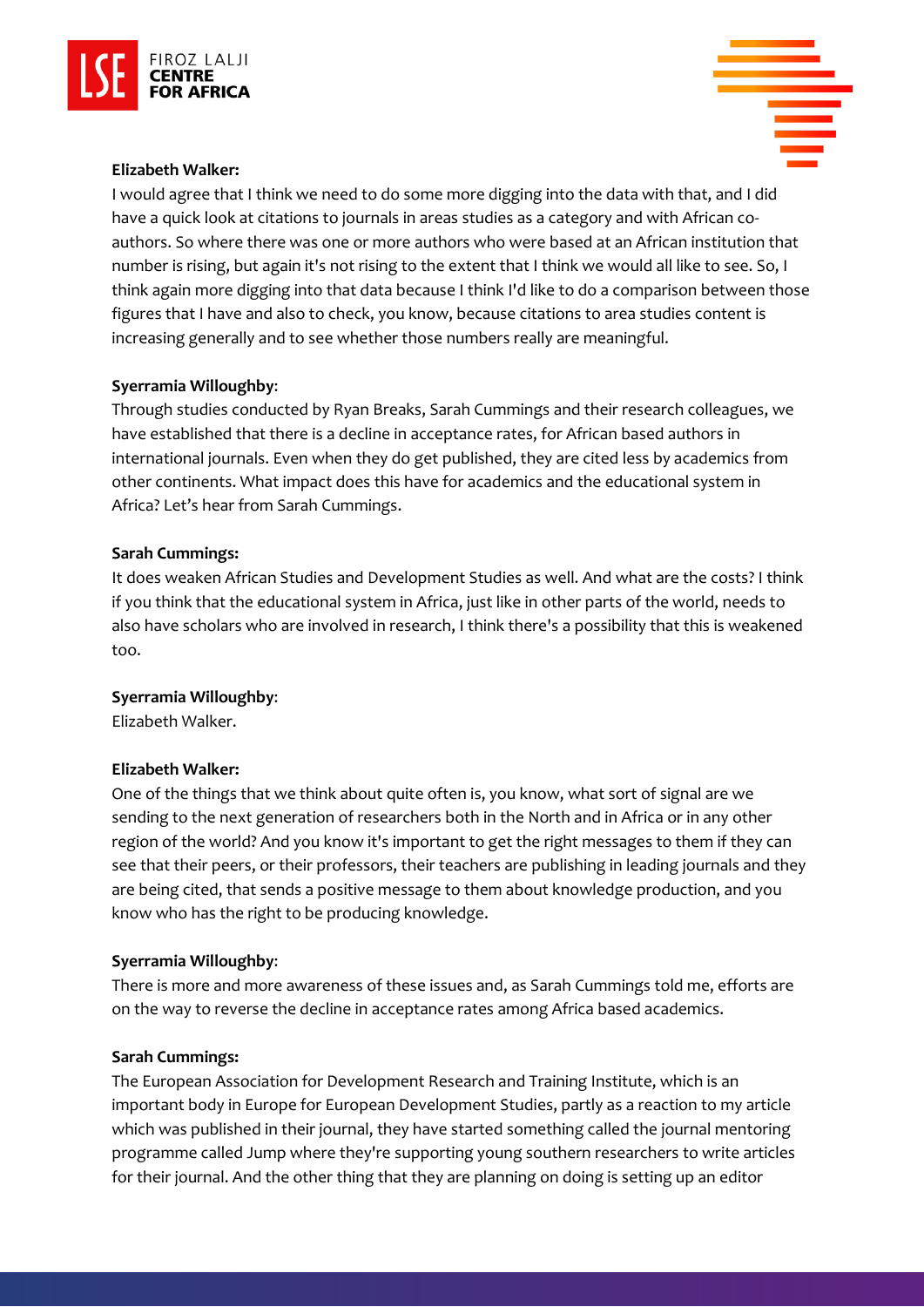



committee, because I think the existence of an editor committee in the health field has shown that this can be really effective, and I think it's really important to look for these sorts of structural solutions.

# **Syerramia Willoughby**:

This is just one initiative though. Surely there needs to be more change on a wider level for more impact. Let's hear from Elizabeth walker.

# **Elizabeth Walker:**

We need to gather more data on this and I think Ryan mentioned it is quite difficult to get data at the journal level. We find it easier for example within our program where journals are using an electronic submission system, because then you can track the number of articles coming in and you can track them through the peer-review process.

Again, as Ryan said it's quite important because we can see the submissions are increasing, but can we dig a little bit deeper into that peer review process and find out why are they being rejected perhaps at that stage?

And actually, we just need more integrated conversations with African voices, voices from the Global South and to think about different ways, tangible ways, to move away from these sort of Western models. Then I don't think it is always a problem, you know.

There are issues to do with access, but I don't think it's always a problem of access. A lot of it is a question of who is defining what quality is, who is defining what is rejected and what is a quality paper.

# **Syerramia Willoughby**:

Ryan Briggs

# **Ryan Briggs:**

It's resources, and it's resources on a lot of dimensions, but you can collapse a lot of them into money. And when I look around in Canada or the US and I see who is publishing it's pretty obvious that people who have access to large amounts of research funding, at the institutional level, people who have lower teaching loads and have more time – those are the people that are publishing the most in it and it is a little bit hard to figure out a cause and effect here.

But I would be shocked if access to more money and more time wasn't important and I imagine that this generalises across the world and across disciplines, and so inequalities in resources I think are just very likely to manifest themselves as inequalities in publishing.